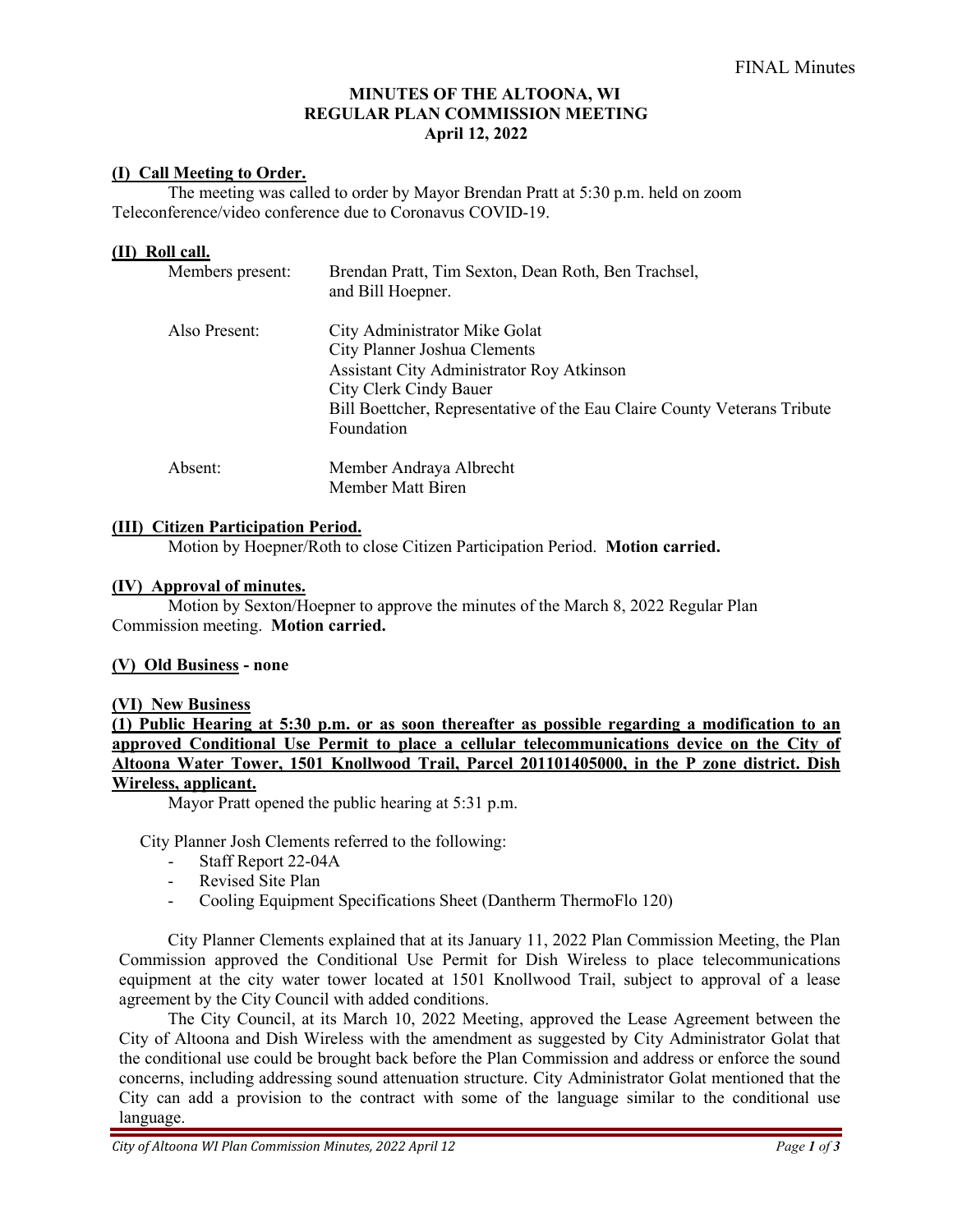The applicant has provided an updated site plan following a detailed survey of the property and previous approval of the CUP. The update moves the ground-based equipment to the east and would require removal of three existing trees. The applicant has provided updated sound performance information, and is committed to utilizing a fence product that provides sound attenuation, consistent with the conditions.

The following residents had concerns with the potential Dish Network and suggested that if the Plan Commission approves the Dish Network proposed plan, they move the location of the equipment across the street to the north:

Ross Warner, 1503 Knollwood Trail, commented on the Dish Network plans and reiterated his concerns from the previous Plan Commission Meeting.

Elizabeth Hilts, 1004 Village Square Bobbie Lenz, 1411 Knollwood Trail Linda Peterson, 1203 Edgewood Dr Sandy Moore, 1228 Edgewood Dr Kate Warner, 1503 Knollwood Trail Bonnie Young, 1423 Knollwood Trail

Motion by Sexton/Hoepner to close the public hearing at 6:07 p.m. **Motion carried.**

## **(VI)(2) Discuss/consider amendment to the Conditional Use Permit and Site Plan to place a cellular telecommunications device on the City of Altoona Water Tower, 1501 Knollwood Trail, Parcel 201101405000, in the P zone district.**

Brian Kabat, representing Dish Network was virtually present to answer any questions Plan Commission Members or residents had regarding the proposal.

City Administrator Golat commented on the Knollwood Restrictive Covenants.

City Planner Clements noted that Staff recommends approval of the amendment to the Conditional Use Permit with the following conditions (strikethrough removal or modification of existing conditions, bold text addition to existing conditions):

1. Install a **sound attenuating** screening fence such as vinyl or similar around the equipment cabinet that is maintained in a workman like manner. **Barrier product shall be approved by the City as meeting sound attenuating purpose.**

2. Direct any fan exhaust devices on ground-based equipment away from adjoining properties.

3. Property corners shall be clearly staked prior to undertaking any installation activities.

4. Sound levels resulting from the equipment shall be monitored to be maintained within a reasonably acceptable range.

5. Landscape screening of evergreen shrubs **and/or screening trees** shall be installed and maintained around the perimeter of the fence.

Following discussion, City Administrator Golat asked the Plan Commission Members to not take any action at this time, until further legal counsel.

No action taken.

## **(VI)(3) Discuss/consider Site Plan for Lot 13 in Prairie View Ridge.**

City Planner Clements referred to the Proposed Site Plan, Prairie View Ridge, Lot 13 and Staff Report 22-04B. City Planner Clements explained that the proposed Site Plan for **Lot 13** of Prairie View Ridge illustrates a 4-dwelling building with approx.  $5.915 \text{ ft}^2$  footprint fronting Hong Street. The property